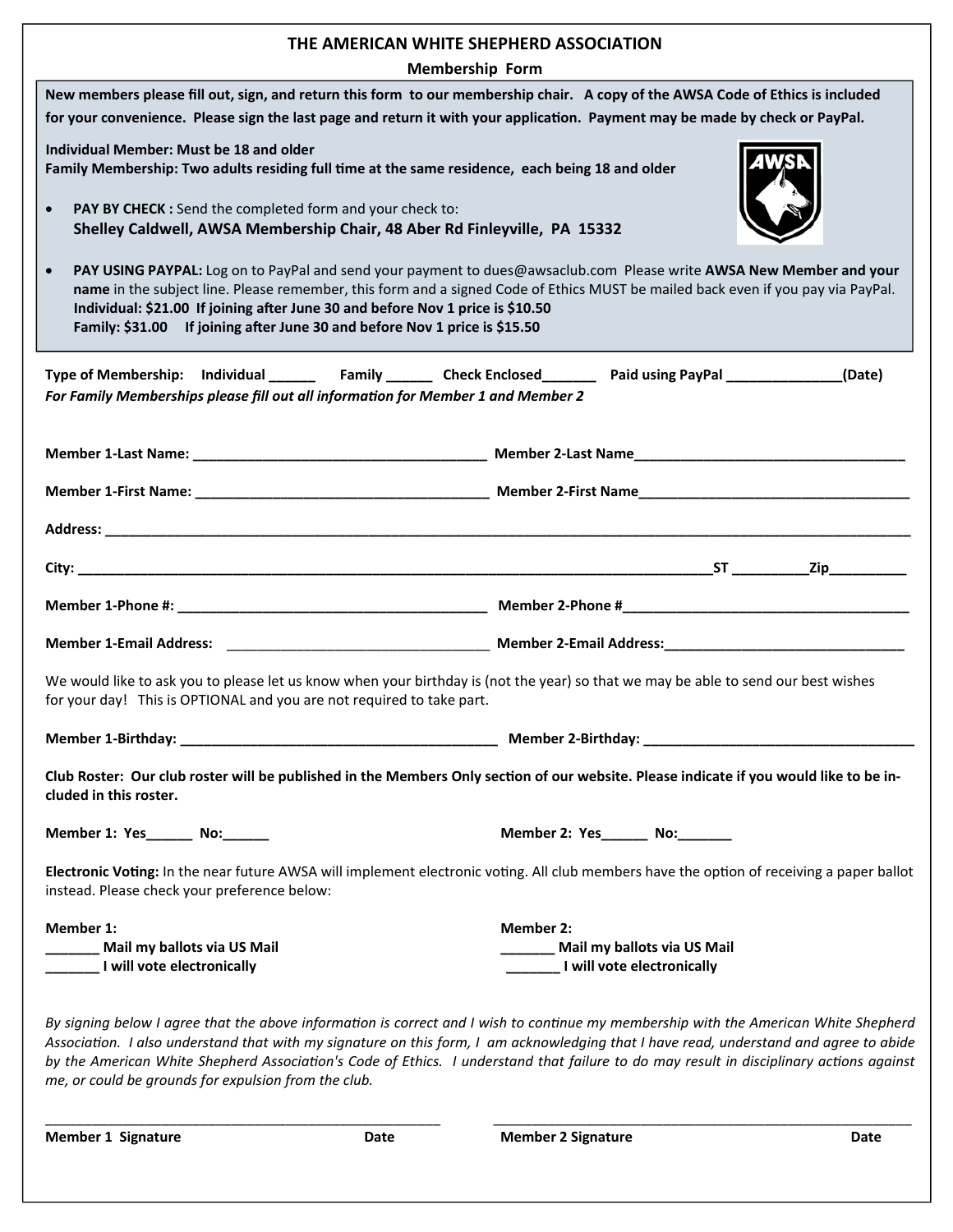### **American White Shepherd Association Code of Ethics**

The American White Shepherd Association (AWSA) is a Club devoted to the continued protection, betterment and advancement of the White Shepherd as a separate and distinct AKC (American Kennel Club) breed of working and herding dog. The following Code of Ethics is predicated upon this fundamental philosophy:

The American White Shepherd Association (AWSA) is a Club devoted to the continued protection, betterment and advancement of the White Shepherd as a separate and distinct AKC (American Kennel Club) breed of working and herding dog. The following Code of Ethics is predicated upon this fundamental philosophy:

1. I believe and accept that the breed and its welfare is of paramount importance and supersedes any other commitment to White Shepherds, whether that be personal, competitive, or financial;

2. I will at all times try to be constructive and instructive in my dealings with other members and with the general public;

3. I will strive to educate all interested owners or potential owners about the breed and its needs in order to foster responsible dog ownership;

4. I will behave in a manner that is conducive to the purposes of the Club;

5. To the extent that my abilities allow, I will honor all written contracts and/or guarantees. I understand that failure to do so risks expulsion from the Club;

6. I will maintain an environment of consistently high standards of care for all dogs owned by me;

7. I will provide high quality veterinary care for my dogs throughout their lifetimes, including euthanasia if/when it becomes necessary, recognizing that this is one of the responsibilities of dog ownership;

8. I will strive to conform to any and all laws pertaining to dogs in my community;

9. I will be honest in any and all advertising that I may place for the promotion of my dogs, my breeding program or my kennel.

#### I will not

1. Sell, give away or otherwise transfer dogs to any pet shop, either on consignment or outright, nor will I transfer dogs to any medical facility, animal wholesaler, auction, or raffle;

2. Knowingly sell to unethical breeders or other persons whose intent to resell is known or suspect;

3. Purchase any White Shepherd or any litter in its entirety for resale to any individual or commercial establishment;

4. Falsify pedigrees, medical clearances or breeding information.

#### **Section 2. Considerations While Exhibiting**

While exhibiting any animal owned by me at any AWSA sanctioned show,

1. I will act in accordance with the Constitution by always demonstrating good manners and sportsmanship both inside and outside of the show ring;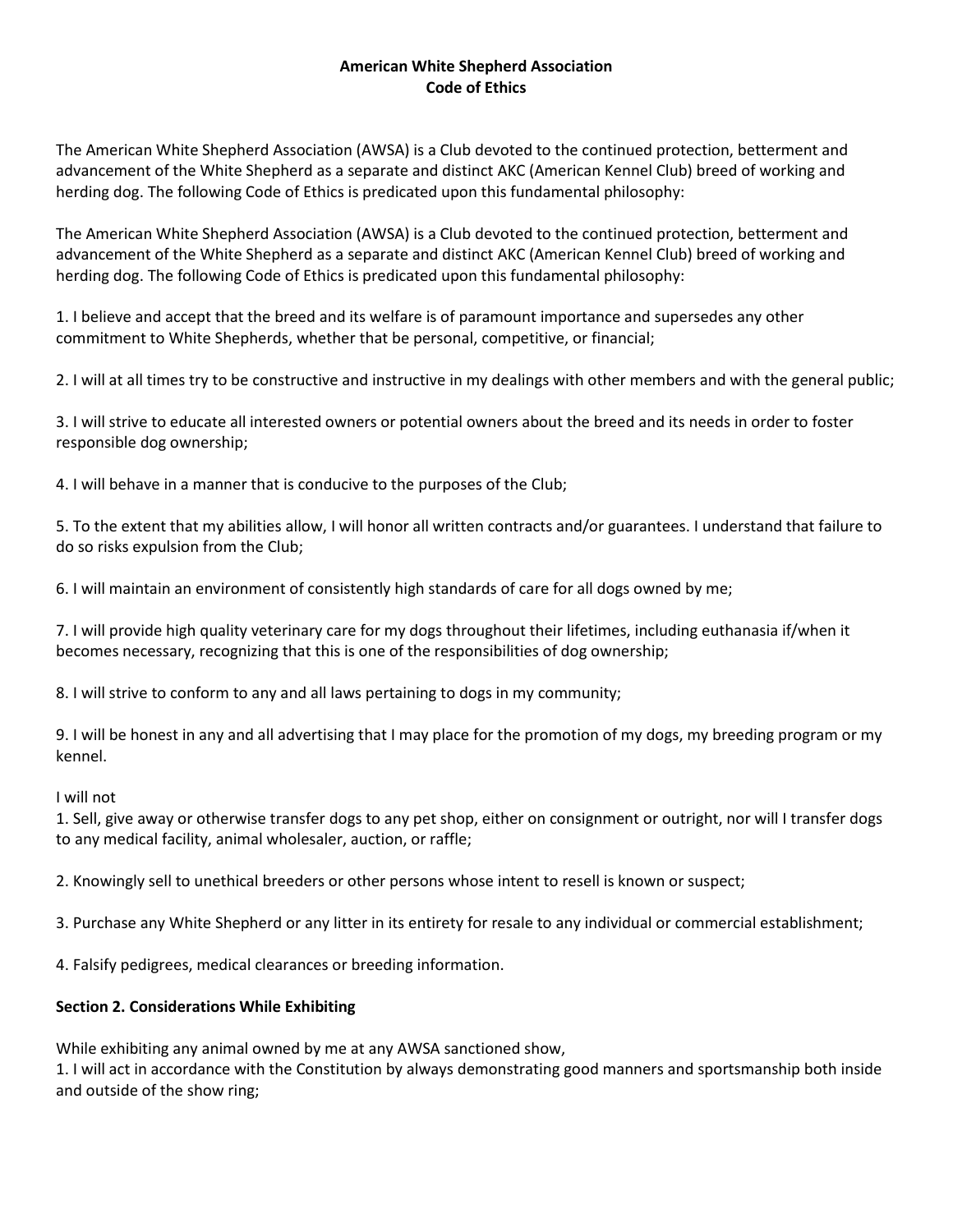2. I will exercise consideration to all other exhibitors and their dogs, and especially to the judges, stewards, show committee and club members, remembering at all times that my White Shepherd and I are representing our breed and AWSA;

3. I will act in accordance with all AKC, CKC, FCI, ARBA, UKC, or SKC rules or by the rules of any other organization under which I may show.

### I will not

1. Exhibit any dog in Conformation that has been changed artificially in appearance, gait or temperament. This includes, but is not limited to: attempting to change or disguise the natural color or markings of the coat, tattooing or applying other substances in order to darken or fill in missing pigment, scissoring, thinning, or otherwise attempting to shorten a long coat, surgery to correct bite problems, soft ears or a gay tail, administering any drugs or other substances in order to disguise or improve a faulty temperament, or any other method that seeks to deceive the judge or other breeders and exhibitors;

2. Knowingly enter a dog in the wrong class, or enter any dog other than the one whose registered name and number is shown on the official entry form.

### **Section 3. Breeding And Contracts**

I understand that the purpose of breeding White Shepherds is to bring their natural qualities to perfection as stated in the Constitution. If I am the owner of a brood bitch or a stud dog, I understand that I must exercise exemplary judgment in breeding him or her. I further realize that disreputable or ignorant breeders may produce animals that are mentally, physically, genetically or temperamentally unsound. To this end,

1. I agree to breed only those White Shepherds that conform as closely as possible to the standard of the breed as put forward by AWSA;

2. I agree to breed only from stock that is temperamentally, physically and mentally sound and that has demonstrated no serious health problems or crippling genetic defects and that are free of disqualifying faults as listed in the breed standard;

3. I agree to obtain any necessary medical clearances as appropriate for the White Shepherd breed, including but not limited to x-raying to check for the presence of hip and elbow dysplasia or other degenerative joint diseases, in order that I may produce the best possible quality of dogs;

4. I agree that if I am a novice, I will consult the breeder of my dog or some other experienced breeder as to the quality of my dog before I consider producing a litter of puppies;

5. I agree that all contracts or agreements between breeders and owners regarding stud services, sale of dogs and puppies, co-ownerships or co-breedings, guarantees regarding live litters, sales or other services should be put in writing for the protection of all involved parties;

6. I agree to have hips and elbows radiographed and professionally evaluated on any dog or bitch I use or lease for breeding. I will disclose the results of said evaluation of each specific dog/bitch, to those people who contract to use said dog/bitch for breeding purposes, and also to anyone purchasing a puppy produced by said dog/bitch;

7. I agree to disclose any genetic health disorders that I have reason to believe could be carried by a specific dog/bitch owned/leased by me, prior to being bred, to the owners/leasers of any dog/bitch that will be bred to said dog/bitch;

8. I will inform each person who purchases a puppy I have produced, of the ongoing research of health and genetics of the White Shepherd, and specifically of any genetic health disorders that I have reason to believe could be carried by the parents of the specific puppy being purchased.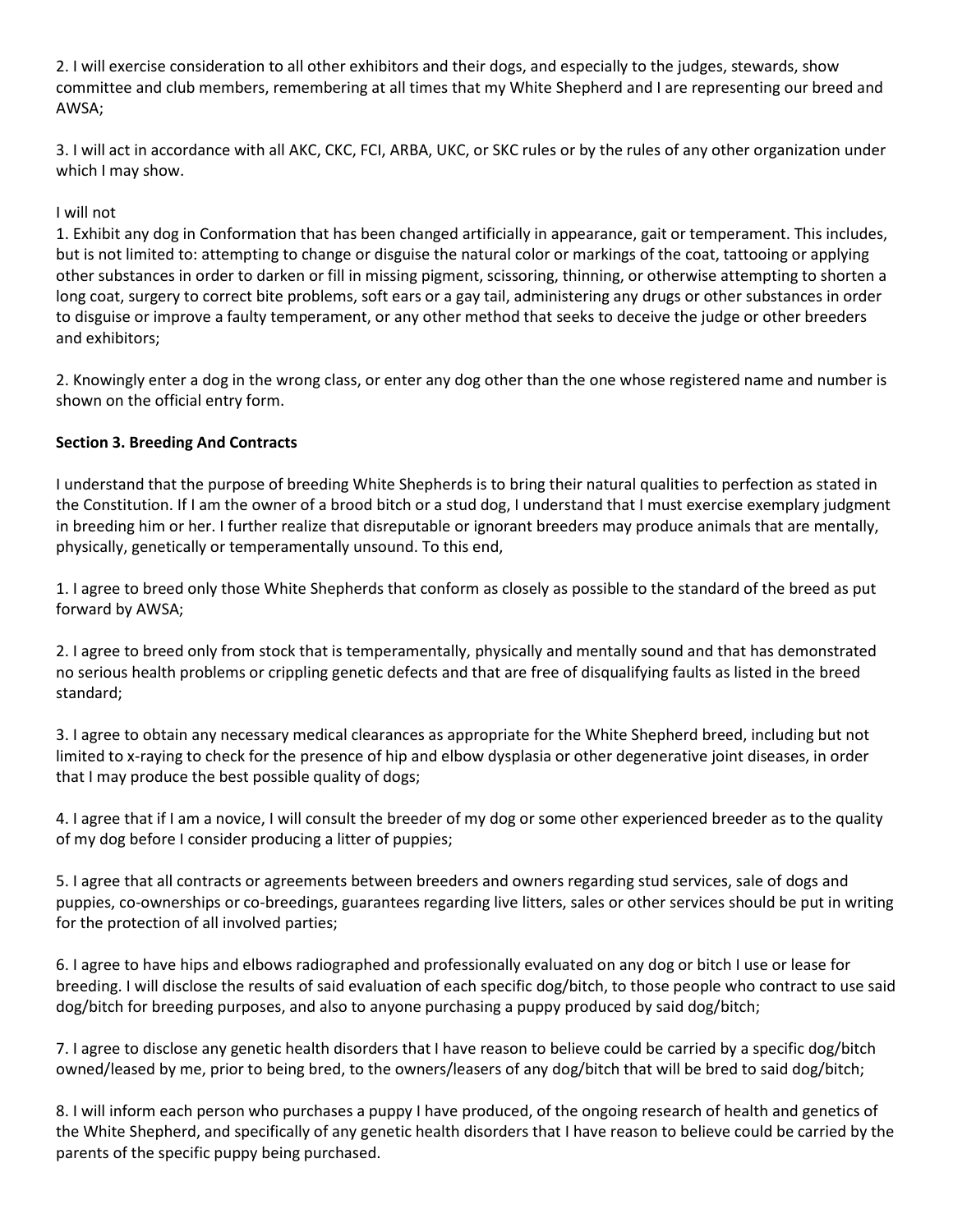### **Stud Dogs**

If I am the owner of a stud dog,

1. I will keep accurate records of all breedings and pedigrees;

2. I will use my dog only on those bitches I feel are an asset to the breed and that display no disqualifying faults;

3. I will use my dog for services only if I know him to be of sound temperament and structure and not affected with any serious disease or serious inheritable defect;

4. I will use my dog only on bitches that I believe to be temperamentally and structurally sound, and not affected with any serious disease or serious inheritable defect, are in good physical condition, and that are at least two (2) years of age and not over ten (10). In addition, I reserve the right to refuse service to all bitches that have not been tested for Brucellosis.

5. I will use my puppy only after he reaches the age of twelve (12) months;

6. I will personally supervise every breeding, keep other stud dogs away from the bitch, and use only the stud dog selected by the bitch owner;

7. I will insist that all details concerning the mating be agreed upon before the mating takes place and recognize that all such details are best written down in a signed contract for the protection of both parties. I will also supply a signed Stud Service Certificate to the owner of the bitch at the time of mating;

8. I will allow one free return service by the same dog to the same bitch if the bitch does not conceive or does not produce a viable litter, so long as I still own the dog;

9. I will sign the litter registration form when it is presented to me by the bitch owner but only after the litter is on the ground;

10. If I am asked, I will do my best to assist the owner of the bitch in placing puppies resulting from a mating with my dog.

#### **Brood Bitches**

If I am the owner of a brood bitch,

1. I will breed my bitch only if I know her to be of sound temperament and structure, and not affected with any serious disease or serious inheritable defect;

2. I will use my bitch only with stud dogs that I believe to be temperamentally and structurally sound, and not affected with any serious disease or serious inheritable defect and are in good physical condition;

3. I will not breed my bitch before she has reached the age of twenty-four (24) months and then only if she is physically and emotionally mature enough to handle a litter;

4. I will not breed my bitch after she has passed her tenth (10) birthday, nor allow her to have more than two (2) litters in succession (i.e. back to back with no season in between), nor allow her to rear more than six (6) litters in her lifetime;

5. I will insist that all details concerning the mating be agreed upon before the mating takes place and recognize the importance of a written contract detailing all such agreements with the owner of the stud dog;

6. I will have any puppy that is born with a crippling defect or that is suffering from an irreversible illness humanely euthanized by a veterinarian, realizing that this is part of being a responsible breeder;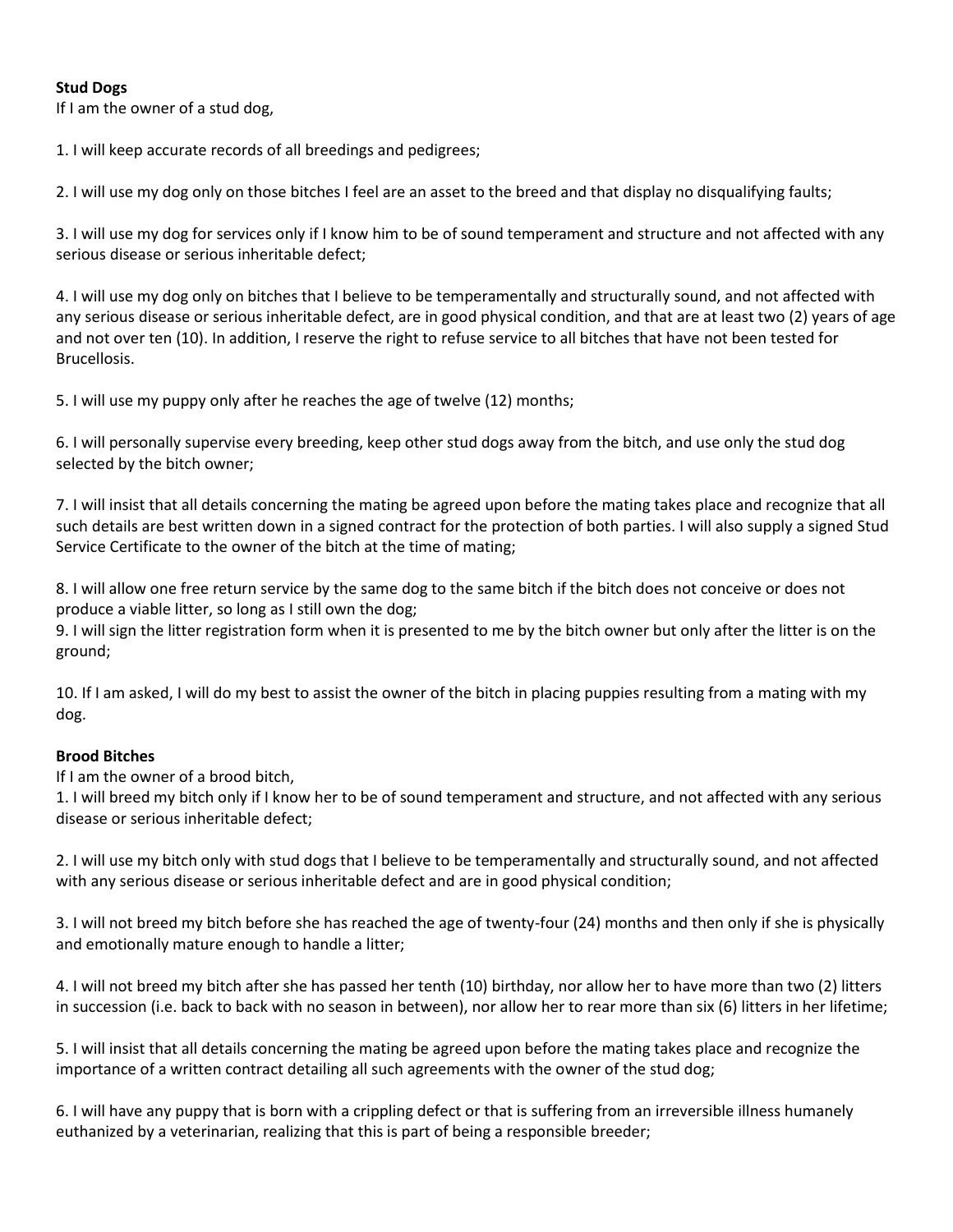7. I agree to provide proper medical care, diet, socialization, and exercise to the dam and her puppies and to be prepared to keep all of the puppies for as long as is necessary in order to place them in suitable homes;

8. As an AWSA breeder I agree to tattoo or microchip all the puppies produced before I sell them and MUST register the tattoo or microchip number with some organization myself, not relying on the new owner to do so. (Registering the number with the AWSA registry will suffice if the puppy is AWSA registered.)

9. I will keep accurate records of all breedings and the results including the registered name and number(s) of the sire and dam, the date of mating and whelping, the number of puppies born dead and alive, and the gender and registered name and number(s) of each surviving puppy, if known, and the name, address and phone number of the new owner of each puppy.

# **Section 4. The Transfer Of Puppies And Dogs**

For each puppy or dog transferred by me, I will provide the following:

1. Full identification of the dog including the registered name and number(s) of the sire and dam, the litter registration number(s) or the individual registered name and number(s) of the dog if available, a written pedigree documenting at least three (3) generations, a complete written medical history including a health certificate signed by a veterinarian, information on any vaccinations and wormings still due and their approximate due dates, written feeding instructions, a copy of the official application form for the American White Shepherd Association and a copy of the Club Code of Ethics, and any other instructional materials deemed necessary;

2. A written assessment of the probable quality of the dog, whether for show, breeding or pet/companion. If the dog is sold for show or breeding, the seller will furnish a written guarantee against disqualifying faults as per the breed standard;

3. Referrals for veterinarians, groomers or trainers if the new owner desires them;

4. A basic written health guarantee (that may be provided by the Club) that all dogs will be free of any and all communicable diseases for a period of at least three (3) days after leaving the seller's premises as well as the seller's own guarantee against any hereditary diseases as deemed necessary by the seller.

As a general matter of course, I will abide by the following rules when transferring any dog:

1. I will not allow any puppy to permanently leave my premises before the age of six (6) weeks;

2. I will sell or place all pet/companion quality puppies and dogs on a non-breeding agreement or with a non-breeding form of registration;

3. I will provide a written guarantee that the dog will be free of any and all communicable diseases for at least three (3) days after leaving my premises;

4. I will encourage all new owners to take the dog to a veterinarian within forty-eight (48) hours for a complete examination and health check;

5. I will do my utmost to place each puppy or dog in a permanent, suitable home;

6. I will ask the new owners of any dog placed by me to advise me in the event they cannot keep the dog, so that I may either take the dog back or offer assistance in placing it;

7. If a dog is sold for breeding, I will urge the new owners to have the dog x-rayed for the presence of degenerative joint disease before breeding. I will also urge the new owners to breed only to dogs that have achieved medical clearances for such diseases.

# **Section 5. Registration Of Dogs**

I understand that all records compiled by AWSA depend entirely upon the accuracy of the information I provide. Therefore, for every eligible dog I register with AWSA, I will do it in accordance with the rules and regulations applying to records and registrations of the American White Shepherd Association. Thus, I will keep records of the following information for every dog that I own:

1. The registered name and number(s) of the dog and the registered names and number(s) of its sire and dam;

2. Date of birth;

3. Sex;

4. Color (and markings, if applicable);

5. Breeder's name, address and phone number;